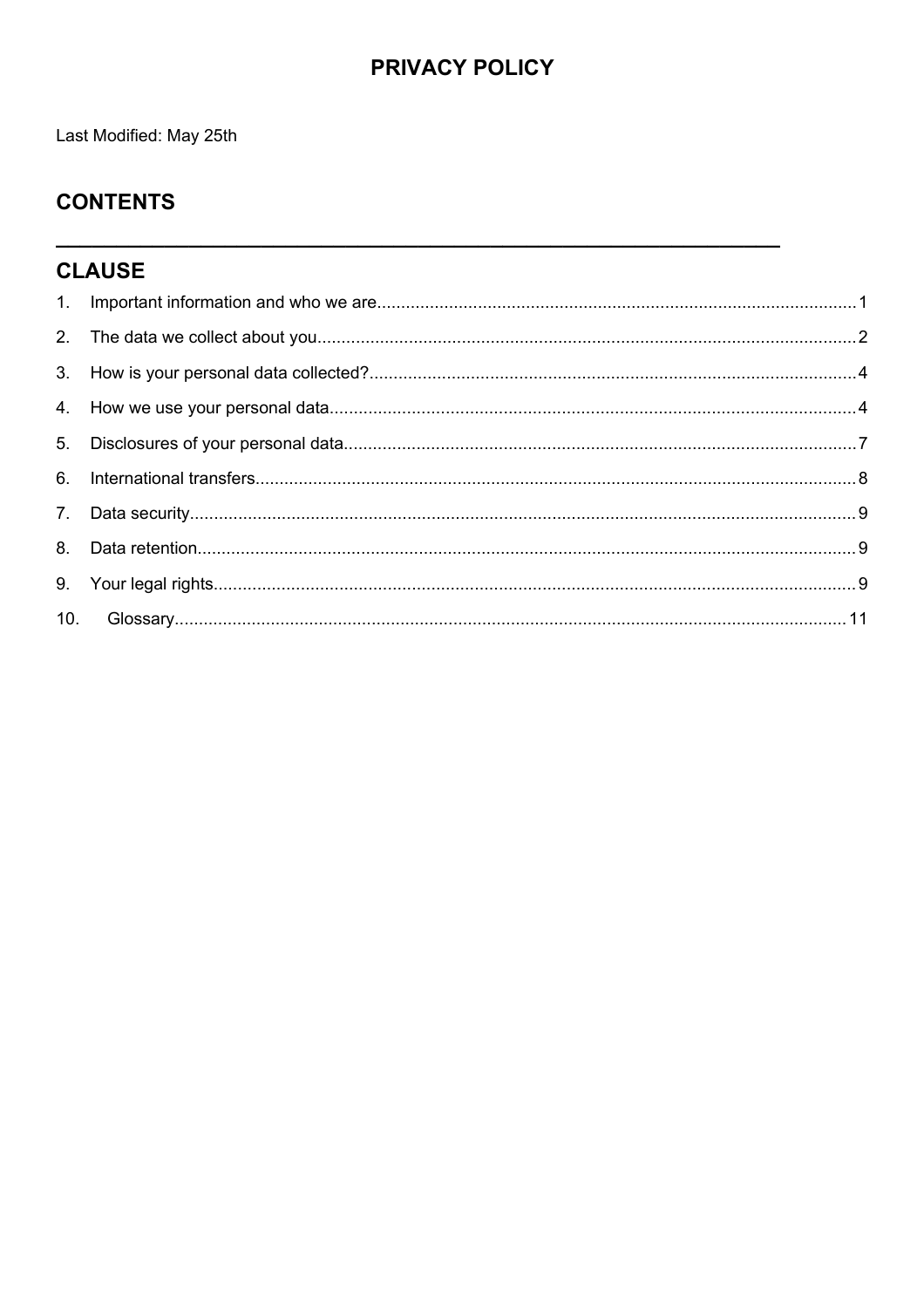# **Introduction**

Welcome to Marketro LLC's Privacy Policy.

Your privacy is very important to us.

We have created this Privacy Policy to demonstrate our firm commitment to privacy and security.

This Privacy Policy is provided in a layered format so you can click through to the specific areas set out below. [Alternatively you can download a pdf version of the Policy here http://Marketro LLC.com/Marketro LLC\_privacy\_policy.pdf ]. Please also use the Glossary to understand the meaning of some of the terms used in this Privacy Policy.

### **1.** *IMPORTANT INFORMATION AND WHO WE ARE*

- **2.** *THE INFORMATION WE COLLECT ABOUT YOU*
- **3.** *HOW IS YOUR PERSONAL INFORMATION COLLECTED*
- **4.** *HOW WE USE YOUR PERSONAL INFORMATION*
- **5.** *DISCLOSURES OF YOUR PERSONAL INFORMATION*
- **6.** *INTERNATIONAL TRANSFERS*
- **7. INFORMATION** *SECURITY*
- **8.** *DATA RETENTION*
- **9.** *YOUR LEGAL RIGHTS*

#### <span id="page-1-0"></span>1. **10.** *GLOSSARY***]Important information and who we are**

#### **Purpose of this Privacy Policy**

This Privacy Policy aims to give you information on how Marketro LLC collects and processes your personal information through your use of the Marketro LLC corporate website at *[http://Marketro](http://paydotcom.com/) [LLC.com](http://paydotcom.com/)*, its Support website at *[http://support.marketro.com/](http://support.paydotcom.com/support/home)*, and their respective subdomains (collectively the "Website"), including any information you may provide through the Website when you access some of our services without creating an account with us, when you register to open a vendor or affiliate account to sell/promote products and/or pay a monthly fee to subscribe to our services, when you search our Website, when you register to open a Support account with us, when you submit a Support ticket.

Please note that this website is not intended for persons under 18 years of age. No one under age 18 may provide any information to or on this Website. We do not knowingly collect personal information from individuals under 18. If you are under 18, do not use or provide any information on this Website or on or through any of its features, use any of the interactive or public comment features of this Website or provide any information about yourself to us, including your name, address, telephone number, email address, or any screen name or user name you may use. If we learn we have collected or received personal information from a person under 18 without verification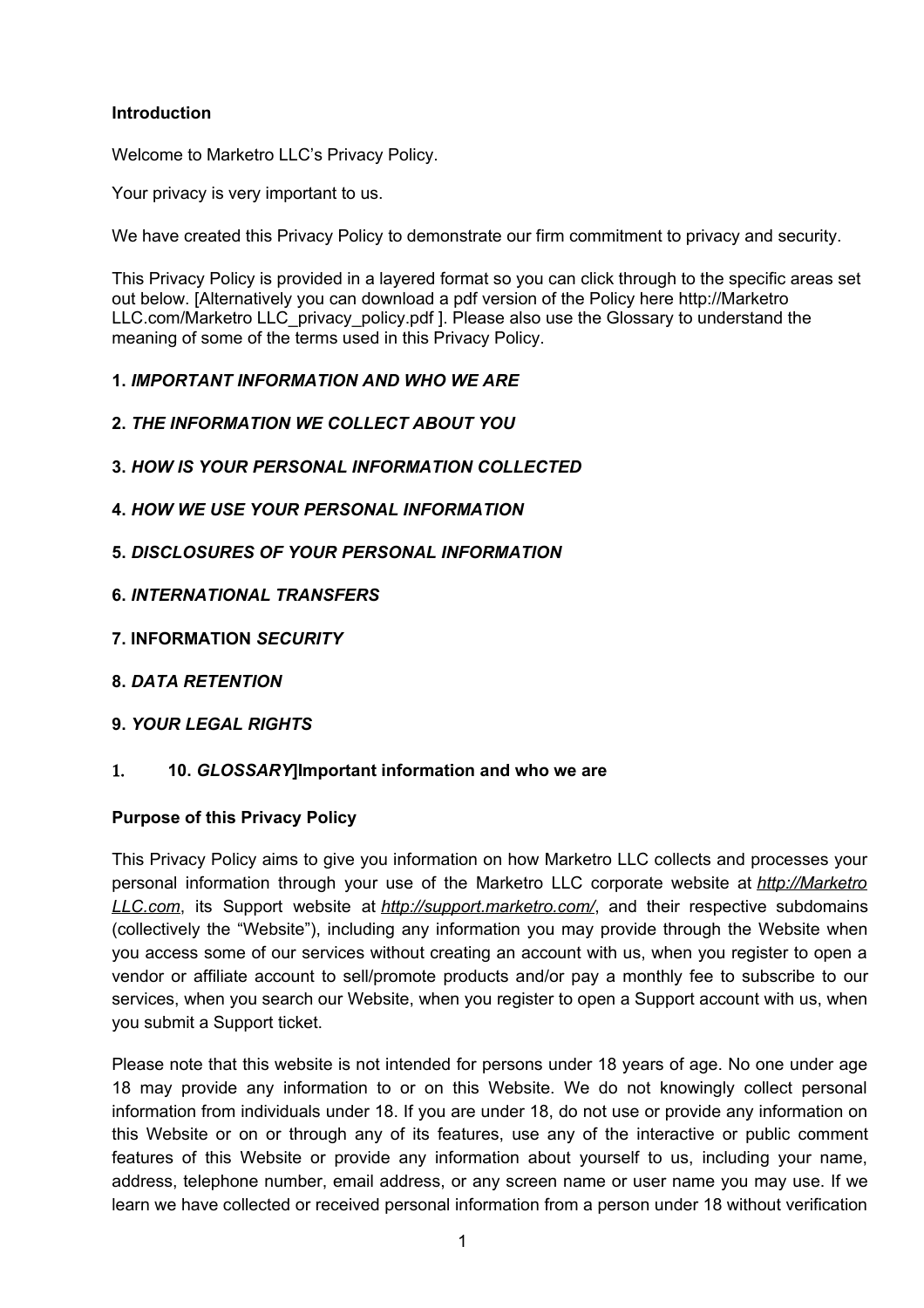of parental consent, we will delete that information. If you believe we might have any information from or about an individual under 18, please contact us here http://support.marketro.com//.

It is important that you read this Privacy Policy together with any other privacy notice or fair processing notice we may provide on specific occasions when we are collecting or processing personal information about you so that you are fully aware of how and why we are using your information. This Privacy Policy supplements the other notices and is not intended to override them.

## **Controller**

[Marketro LLC Group is made up of different legal entities, details of which can be found here *[http://marketro.com/group.txt](http://paydotcom.com/group.txt)* . This Privacy Policy is issued on behalf of the Marketro LLC Group so when we mention "Marketro LLC", "we", "us" or "our" in this Privacy Policy, we are referring to the relevant company in the Marketro LLC Group responsible for processing your information.] Marketro LLC, LLC is the controller and responsible for your personal information.

If you have any questions about this Privacy Policy, including any requests to exercise *your legal rights*, please contact us here http://support.marketro.com//

If you are based in the European Union, you also have the right to make a complaint at any time to your local supervisory authority for data protection issues. We would, however, appreciate the chance to deal with your concerns before you approach the regulator so please contact us at *[http://support.marketro.com//](http://support.paydotcom.com/)* in the first instance.

#### **Changes to the Privacy Policy and your duty to inform us of changes**

This version was last updated on May 25th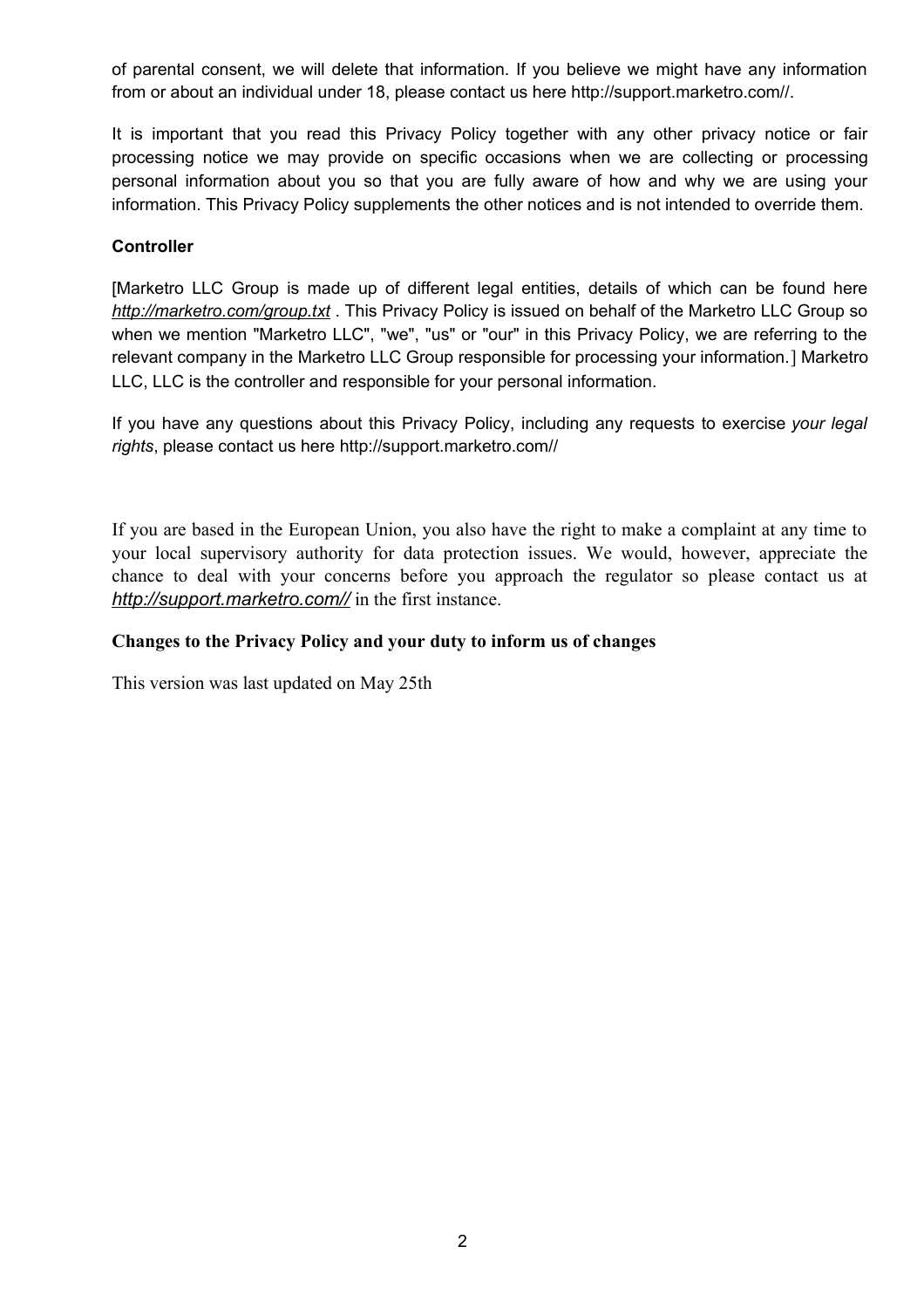We reserve the right to change the terms of this Privacy Policy at any time. When we do, we will post the revised Privacy Policy to our Website and the last revision date of revision will be updated so that you will always be able to understand what information we collect, how we use your information, and under what circumstances we may share your information with others. We will notify you of any material changes by way of a pop-up notice on the Website announcing that the Privacy Policy has changed pointing the changes to your attention AND/OR by the way of email AND/OR web app notification.

It is important that the personal information we hold about you is accurate and current. Please keep us informed if your personal information changes during your relationship with us.

# **Third-party links**

This Website may include links to third-party websites, plug-ins and applications. Clicking on those links or enabling those connections may allow third parties to collect or share information about you. We do not control these third-party websites and are not responsible for their privacy statements. When you leave our Website, we encourage you to read the privacy notice of every website you visit.

Please note that we also do not control third parties' collection or use of your information to serve interest-based advertising. However these third parties may provide you with ways to choose not to have your information collected or used in this way. If you are based in the United States you can opt out of receiving targeted ads from members of the Network Advertising Initiative ("**NAI**") on the NAI's website at *[http://optout.networkadvertising.org](http://optout.networkadvertising.org/)*. If you are based in the European Union you may visit the website of the European Interactive Digital Advertising Alliance ("**EIDAA**") at *[https://www.edaa.eu](https://www.edaa.eu/)* as well as of the European Advertising Standards Alliance ("**EASA**") at *[http://www.easa-alliance.org](http://www.easa-alliance.org/)*.

# **Public Forums**

Our Website offers publicly accessible blogs or community forums. You should be aware that any information you provide in these areas may be read, collected, and used by others who access them. To request removal of your personal information, if you are EU from our blog or community forum, contact us by posting request on our our helpdesk here *[http://support.marketro.com/](http://support.paydotcom.com/)*.

#### **Social Media Features**

2. **Our Website includes Social Media Features, such as the Facebook Like button. These Features may collect your IP address, which page you are visiting on our site, and may set a cookie to enable the Feature to function properly. Social Media Features are either hosted by a third party or hosted directly on our Website. Your interactions with these Features are governed by the privacy policies of the companies providing them.The data we collect about you**

<span id="page-3-0"></span>Personal data, or personal information, means any information about an individual from which that person can be identified. It does not include data where the identity has been removed (anonymous data).

We may collect, use, store and transfer different kinds of personal information about you which we have grouped together follows:

 **Identity Data** includes first name, maiden name, last name, username or similar identifier, [marital status], title, date of birth, and gender.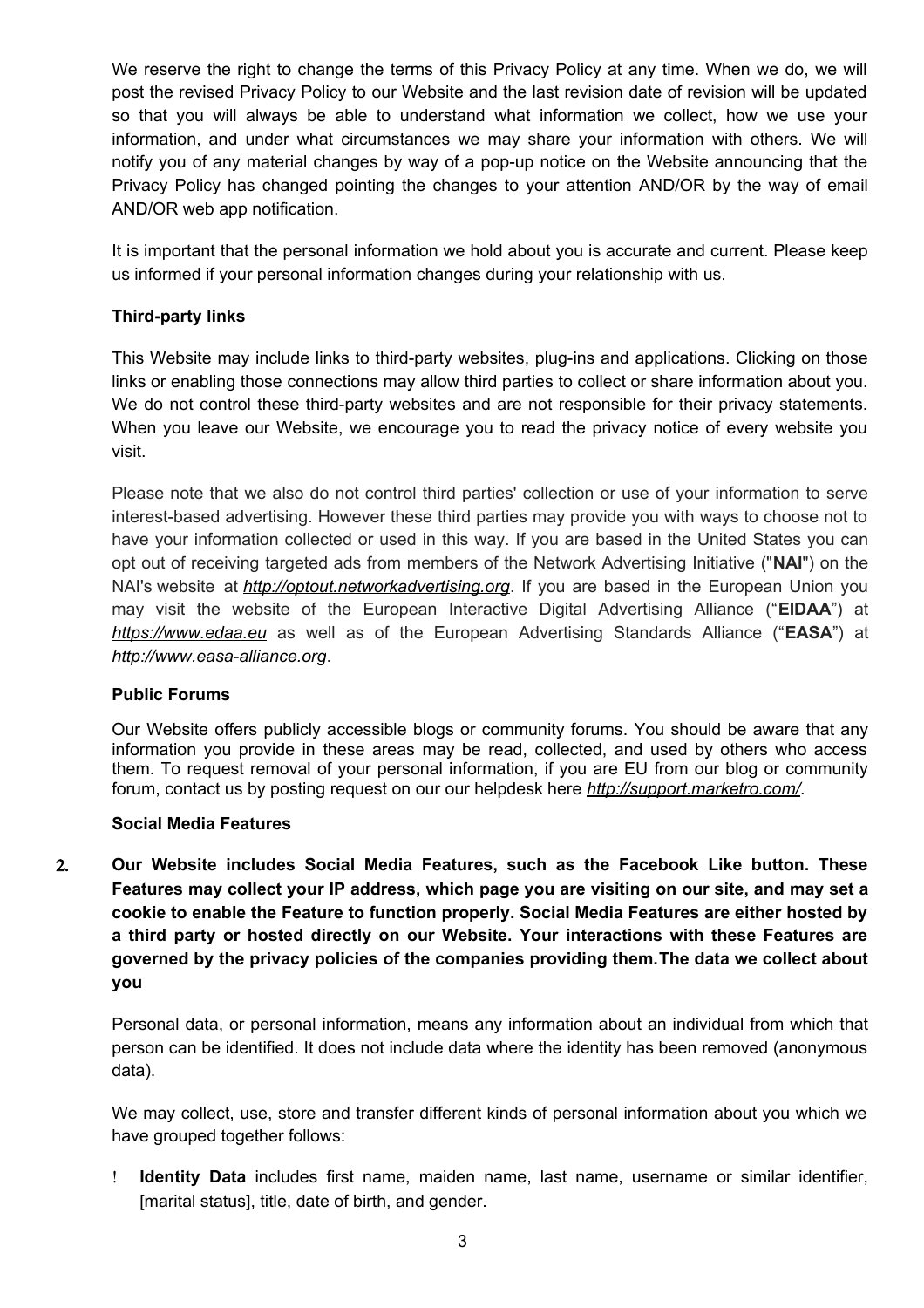- **Contact Data** includes billing address, delivery address, email address and telephone numbers.
- **Financial Data** includes bank account and payment card details.
- **Transaction Data** includes details about payments to and from you and other details of services you have purchased from us.
- **Technical Data** includes internet protocol (IP) address, your mobile device's unique ID number, your login data, browser type and version, time zone setting and location, browser plug-in types and versions, operating system and platform and other technology on the devices you use to access this Website.
- **Profile Data** includes your username and password, [photo], purchases or orders made by you, your [location,] interests, preferences, feedback and survey responses.
- **Usage Data** includes information about how you use our Website and services, such as the buttons, controls, products and ads you click on, pages of our application or Website that you visit, the time spent on those pages, your search queries, the dates and times of your visits, but also about the webpage you were visiting before you came to our Website [app(s)?] and the webpage[,app(s)?] you go to next.
- **Marketing and Communications Data** includes your preferences in receiving marketing from us and our third parties and your communication preferences.

We also collect, use and share **Aggregated Data** such as statistical or demographic data for any purpose. Aggregated Data may be derived from your personal information but is not considered personal information in law as this information does **not** directly or indirectly reveal your identity. For example, we may aggregate your Usage Data to calculate the percentage of users accessing a specific Website feature. However, if we combine or connect Aggregated Data with your personal information so that it can directly or indirectly identify you, we treat the combined data as personal information which will be used in accordance with this Privacy Policy.

We do not collect any **Special Categories of Personal Data** about you (this includes details about your race or ethnicity, religious or philosophical beliefs, sex life, sexual orientation, political opinions, trade union membership, information about your health and genetic and biometric data). Nor do we collect any information about criminal convictions and offences.

# **If you fail to provide personal information**

3. **Where we need to collect personal information by law, or under the terms of a contract we have with you and you fail to provide that information when requested, we may not be able to perform the contract we have or are trying to enter into with you (for example, to provide you with our services). In this case, we may have to cancel a service you have with us but we will notify you if this is the case at the time. How is your personal information collected?**

<span id="page-4-0"></span>We use different methods to collect data from and about you including through:

- **Direct interactions.** You may give us your Identity, Contact and Financial Data by filling in forms or by corresponding with us by post, phone, email or otherwise. This includes personal data you provide when you :
	- create an account with us;
	- access some of our services;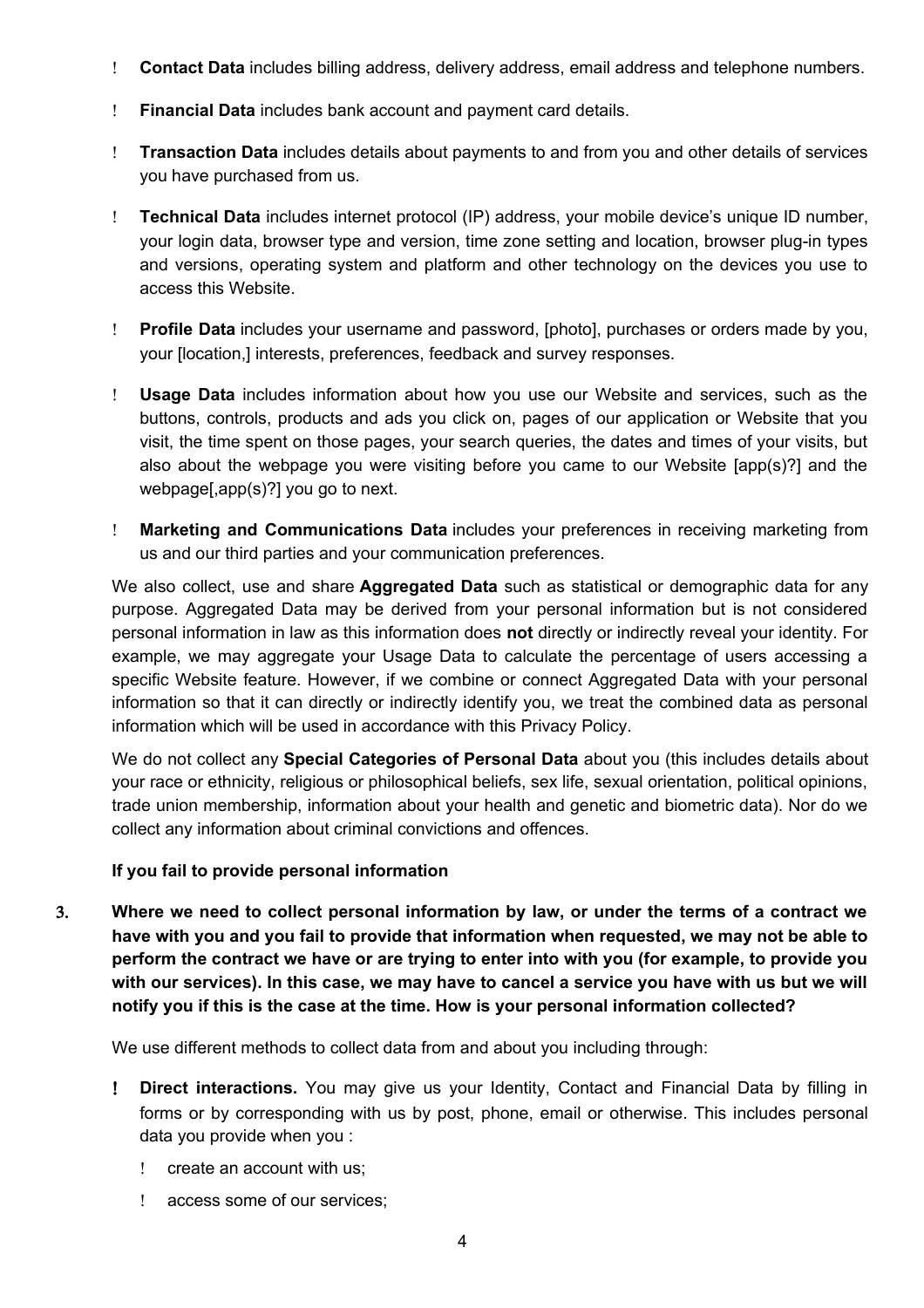- register to open a Support account with us;
- submit a Support ticket;
- request marketing to be sent to you;
- enter a competition, promotion or survey;
- ! give us some feedback.
- Purchase product from vendor/seller on Marketro LLC platfrom
- **Automated technologies or interactions.** As you interact with our Website, we may automatically collect Technical Data about your equipment, browsing actions and patterns. We collect this personal data by using cookies, server logs and other similar technologies. [We may also receive Technical Data and Usage Data about you if you visit other websites employing our cookies.] Please see our Cookie Policy http://Marketro LLC.com/cookie\_policy.pdf for further details].
- **Third parties or publicly available sources.** We may receive personal information about you from various third parties and public sources as set out below :
	- Technical Data from the following parties:
	- $(\ominus)$  analytics providers such as Google based outside the EU;
	- $( \cap )$  advertising networks such as perfectaudience.com based outside] the EU; and
	- (U) search information providers such as Google and Bing based outside the EU.
- Contact, Financial and Transaction Data from providers of technical, payment and delivery services [such as PayPal and Stripe based outside the EU.
- Identity and Contact Data from our partners, data brokers or aggregators BBC Systems inc based outside the EU]=.
- Identity and Contact Data from publicly availably sources such as Facebook, Twitter, any public websites based outside and inside of the EU.

# <span id="page-5-0"></span>4. **Facebook Pixel.How we use your personal information**

We will only use your personal information when the law allows us to. Most commonly, we will use your personal data in the following circumstances:

- Where we need to perform the contract we are about to enter into or have entered into with you.
- Where it is necessary for our legitimate interests (or those of a third party) and your interests and fundamental rights do not override those interests.
- Where we need to comply with a legal or regulatory obligation.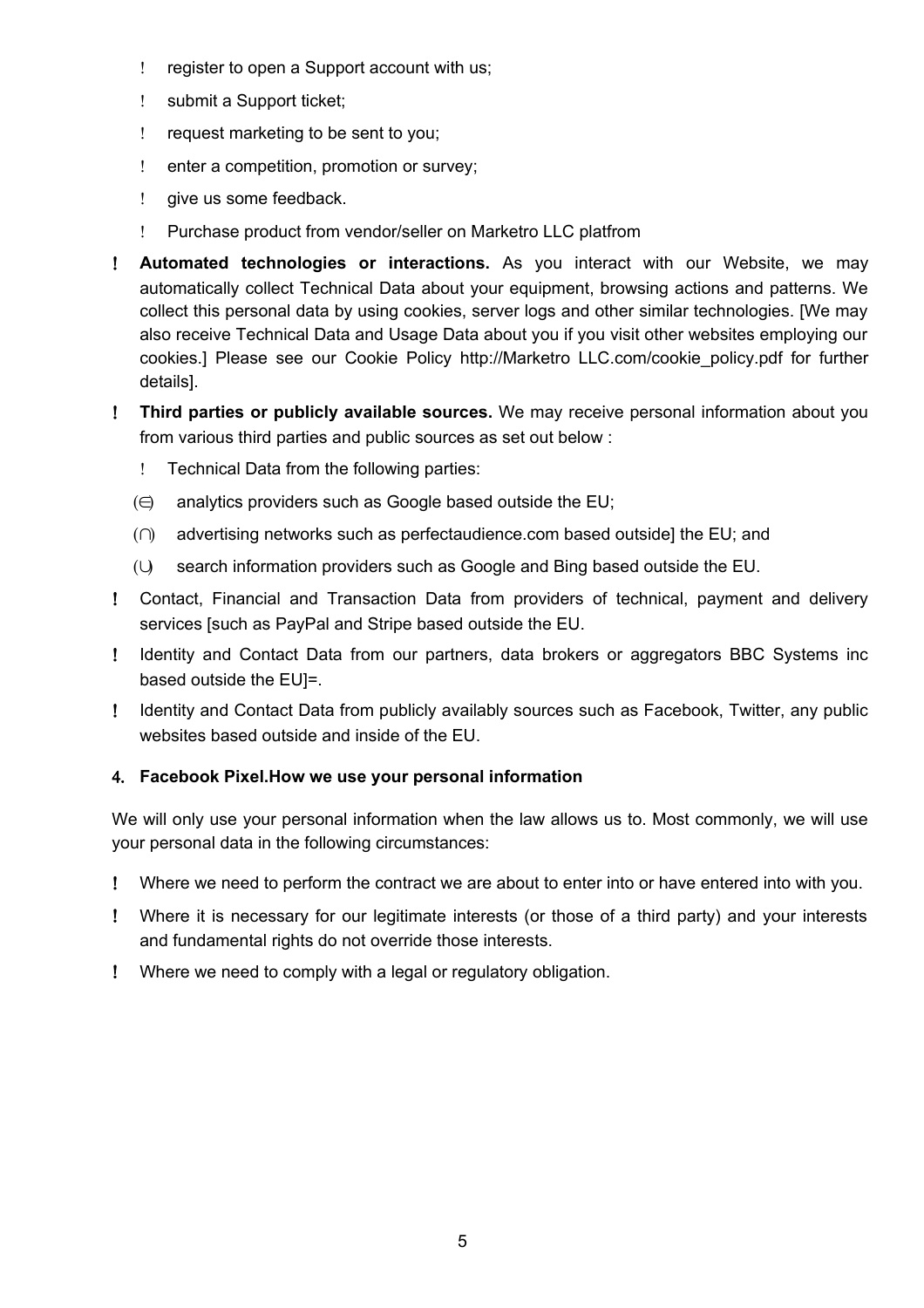Generally we do not rely on consent as a legal basis for processing your personal information other than in relation to sending third party direct marketing communications to you via email or text message. You have the right to withdraw consent to marketing at any time by contacting us at *http://support.marketro.com//*.

## **Purposes for which we will use your personal information**

We have set out below, in a table format, a description of all the ways we plan to use your personal information, and which of the legal bases we rely on to do so. We have also identified what our legitimate interests are where appropriate.

Note that we may process your personal information for more than one lawful ground depending on the specific purpose for which we are using your information. Please contact us *http://support.marketro.com//* if you need details about the specific legal ground we are relying on to process your personal information where more than one ground has been set out in the table below.

| <b>Purpose/Activity</b>                                                                     | Type of data                        | Lawful basis for processing including<br>basis of legitimate interest                                                             |
|---------------------------------------------------------------------------------------------|-------------------------------------|-----------------------------------------------------------------------------------------------------------------------------------|
| To register you as a new vendor                                                             | (a) Identity                        | Performance of a contract with you                                                                                                |
| or affiliate                                                                                | (b) Contact                         |                                                                                                                                   |
| To process and deliver your order<br>including:<br>(a) Manage payments, fees and<br>charges | (a) Identity                        | (a) Performance of a contract with you                                                                                            |
|                                                                                             | (b) Contact                         | (b) Necessary for our legitimate interests<br>(to recover debts due to us)                                                        |
|                                                                                             | (c) Financial                       |                                                                                                                                   |
| (b) Collect and recover money<br>owed to us                                                 | (d) Transaction                     |                                                                                                                                   |
|                                                                                             | (e) Marketing and<br>Communications |                                                                                                                                   |
| To manage our relationship with                                                             | (a) Identity                        | (a) Performance of a contract with you                                                                                            |
| you which will include:                                                                     | (b) Contact                         | (b) Necessary to comply with a legal<br>obligation                                                                                |
| (a) Notifying you about changes<br>to our terms or Privacy Policy                           | (c) Profile                         |                                                                                                                                   |
| (b) Asking you to leave a review<br>or take a survey                                        | (d) Marketing and                   | (c) Necessary for our legitimate interests<br>(to keep our records updated and to study                                           |
|                                                                                             | Communications                      | how customers use our services)                                                                                                   |
| To enable you to partake in a                                                               | (a) Identity                        | (a) Performance of a contract with you                                                                                            |
| prize draw, competition or<br>complete a survey                                             | (b) Contact                         | (b) Necessary for our legitimate interests<br>(to study how customers use our services,<br>to develop them and grow our business) |
|                                                                                             | (c) Profile                         |                                                                                                                                   |
|                                                                                             | (d) Usage                           |                                                                                                                                   |
|                                                                                             | (e) Marketing and                   |                                                                                                                                   |
|                                                                                             | Communications                      |                                                                                                                                   |
| To administer and protect our<br>business and this Website                                  | (a) Identity                        | (a) Necessary for our legitimate interests<br>(for running our business, provision of<br>administration and IT services, network  |
| (including troubleshooting, data                                                            | (b) Contact                         |                                                                                                                                   |
| analysis, testing, system                                                                   | (c) Technical                       | security, to prevent fraud and in the                                                                                             |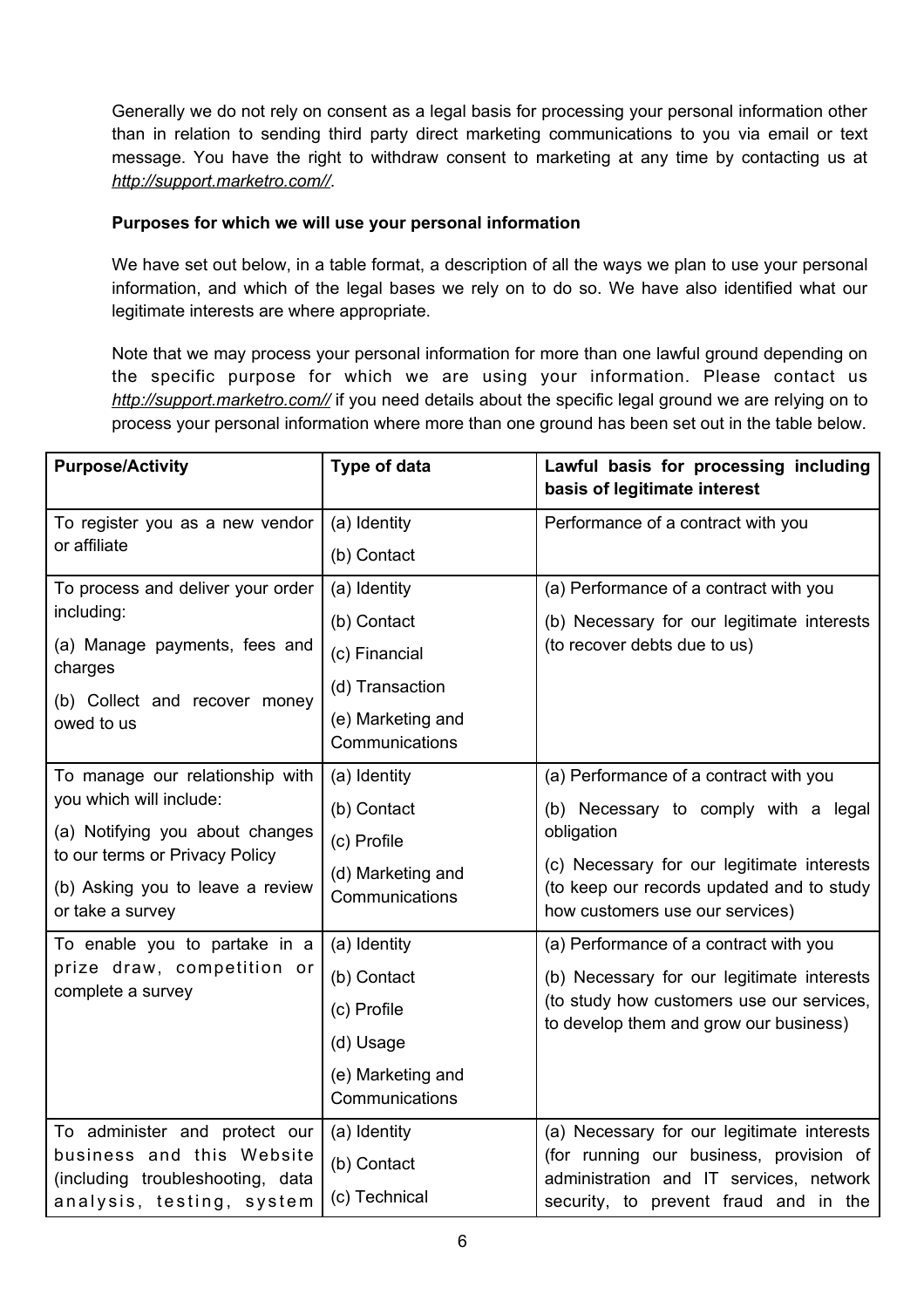| maintenance, support, reporting<br>and hosting of data)                        |                                     | context of a business reorganization or<br>group restructuring exercise)<br>(b) Necessary to comply with a legal                                                                                           |
|--------------------------------------------------------------------------------|-------------------------------------|------------------------------------------------------------------------------------------------------------------------------------------------------------------------------------------------------------|
|                                                                                |                                     | obligation                                                                                                                                                                                                 |
| To deliver relevant website                                                    | (a) Identity                        | Necessary for our legitimate interests (to<br>study how customers use our services, to<br>develop them, to grow our business and to<br>inform our marketing strategy)                                      |
| content and advertisements to<br>you and measure or understand                 | (b) Contact                         |                                                                                                                                                                                                            |
| the effectiveness of the                                                       | (c) Profile                         |                                                                                                                                                                                                            |
| advertising we serve to you                                                    | (d) Usage                           |                                                                                                                                                                                                            |
|                                                                                | (e) Marketing and<br>Communications |                                                                                                                                                                                                            |
|                                                                                | (f) Technical                       |                                                                                                                                                                                                            |
| To use data analytics to improve                                               | (a) Technical                       | Necessary for our legitimate interests (to<br>define types of customers for our services,<br>to keep our Website updated and relevant,<br>to develop our business and to inform our<br>marketing strategy) |
| our website, services, marketing,<br>customer relationships and<br>experiences | (b) Usage                           |                                                                                                                                                                                                            |
| To make suggestions and                                                        | (a) Identity                        | Necessary for our legitimate interests (to<br>develop our services and grow our<br>business)                                                                                                               |
| recommendations to you about<br>services that may be of interest to            | (b) Contact                         |                                                                                                                                                                                                            |
| you                                                                            | (c) Technical                       |                                                                                                                                                                                                            |
|                                                                                | (d) Usage                           |                                                                                                                                                                                                            |
|                                                                                | (e) Profile                         |                                                                                                                                                                                                            |

# **Marketing**

We strive to provide you with choices regarding certain personal information uses, particularly around marketing and advertising. [We have established [a privacy center where you can view and make certain decisions about your personal data use *http://support.marketro.com/support/solutions/13000002971* **OR** the following personal information control mechanisms]:

# **Promotional offers from us**

We may use your Identity, Contact, Technical, Usage and Profile Data to form a view on what we think you may want or need, or what may be of interest to you. This is how we decide which products, services and offers may be relevant for you.

You will receive marketing communications from us if you have requested information from us or purchased services from us or if you provided us with your details when you entered a competition or registered for a promotion and, in each case, you have not opted out of receiving that marketing.

#### **Third-party marketing**

We will get your express opt-in consent before we share your personal information with any company outside our company for marketing purposes, including service providers who perform marketing services on our behalf, such as conducting surveys, sending communications to you on our behalf, or serving advertisements to you.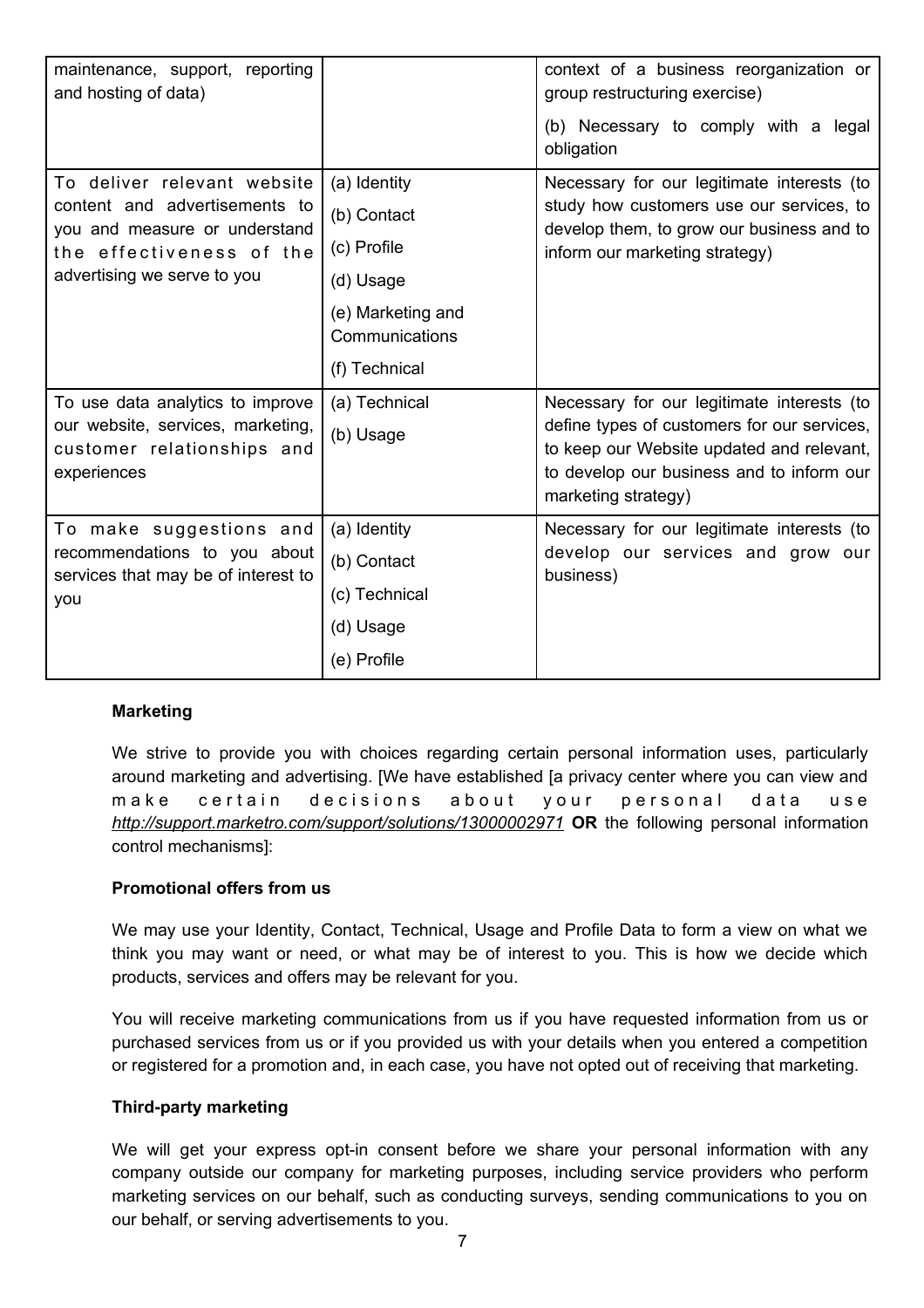# **Opting out**

You can ask us or third parties to stop sending you marketing messages at any time by logging into the Website and checking or unchecking relevant boxes to adjust your marketing preferences or by following the opt-out links on any marketing message sent to you o] by contacting us http://support.marketro.com//.

Where you opt out of receiving these marketing messages, this will not apply to personal information provided to us as a result of a service purchase, service experience or other transactions.

**California residents:** Under California Law SB27, California residents have the right to receive, once a year, information about third parties with whom we have shared information about you or your family for their marketing purposes during the previous calendar year, and a description of the categories of personal information shared. To make such a request, please contact us at *[http://support.marketro.com//](http://support.paydotcom.com/)* send and please include the phrase "California Privacy Request" in the subject line of request, and the domain name of the Website you are inquiring about, along with your name, postal address, and email address. We will respond to you within 30 days of receiving such a request.

### **Do Not Track "DNT" Signals**

While we take all reasonable steps to protect the privacy of our Website visitors, we cannot promise that the current limitations of our online applications programming will address every browser setting or honor every personal browser preference. In particular, we have not implemented the necessary program changes to honor "Do Not Track" or "DNT" browser signals. As our online applications programming is refined, we will take all reasonable steps to honor such requests in the future. Please return to this Privacy Policy for further updates on this topic.

#### **Cookies**

You can set your browser to refuse all or some browser cookies, or to alert you when websites set or access cookies. If you disable or refuse cookies, please note that some parts of this Website may become inaccessible or not function properly. For more information about the cookies we use, please see http://Marketro LLC.com/cookie\_policy.pdf

#### **Change of purpose**

We will only use your personal information for the purposes for which we collected it, unless we reasonably consider that we need to use it for another reason and that reason is compatible with the original purpose. If you wish to get an explanation as to how the processing for the new purpose is compatible with the original purpose, please contact us at http://support.marketro.com//.

If we need to use your personal information for an unrelated purpose, we will notify you and we will explain the legal basis which allows us to do so.

# 5. **Please note that we may process your personal information without your knowledge or consent, in compliance with the above rules, where this is required or permitted by law.Disclosures of your personal information**

<span id="page-8-0"></span>We may have to share your personal information with the parties set out below for the purposes set out in the table in paragraph 4 above.

- Internal Third Parties as set out in the [*Glossary*].
- External Third Parties as set out in the [Glossary].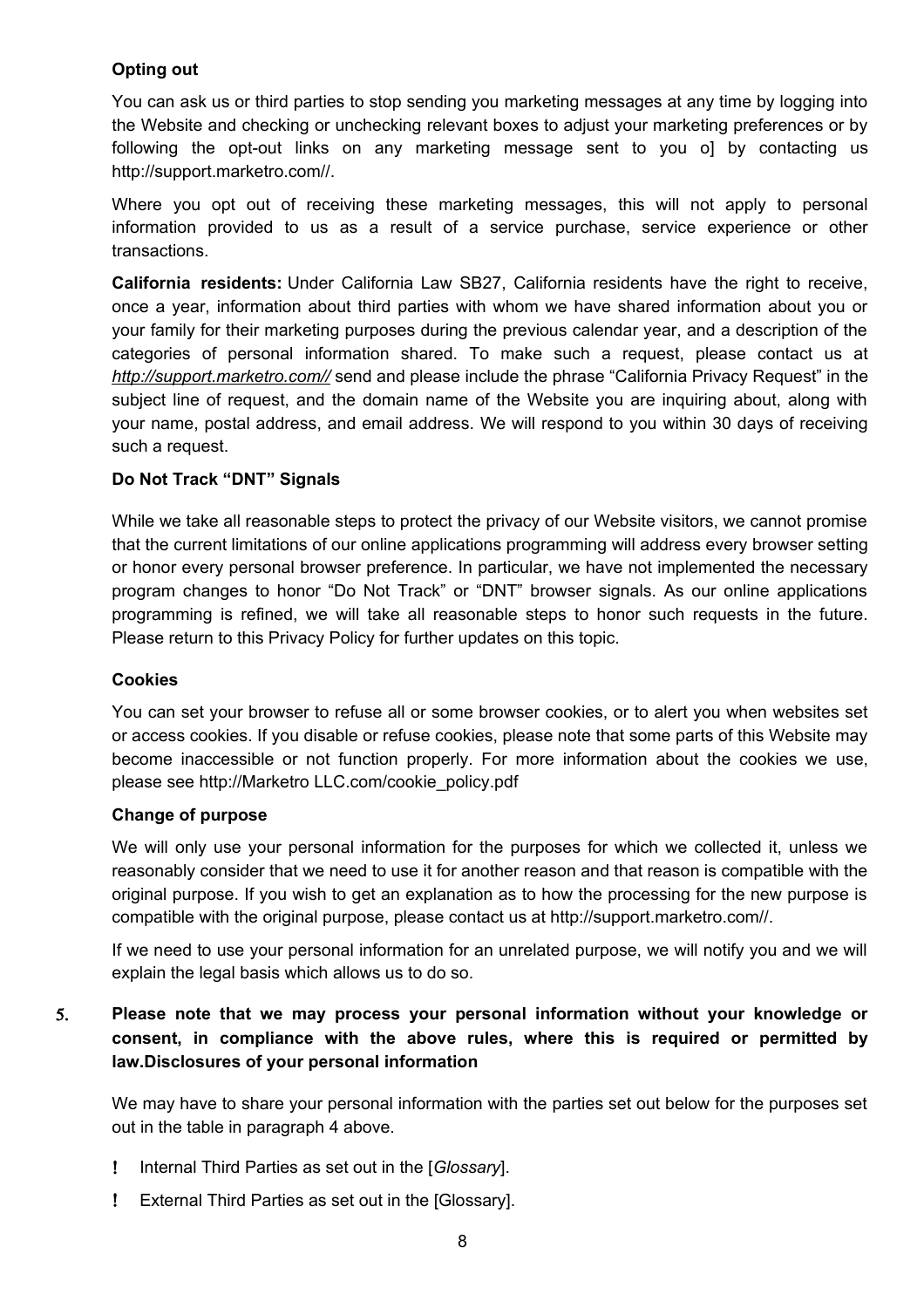Third parties to whom we may choose to sell, transfer, or merge parts of our business or our assets. Alternatively, we may seek to acquire other businesses or merge with them. If a change happens to our business, then the new owners may use your personal information in the same way as set out in this Privacy Policy.

6. **We require all third parties to respect the security of your personal information and to treat it in accordance with the law. We do not allow our third-party service providers to use your personal information for their own purposes and only permit them to process your personal information for specified purposes and in accordance with our instructions.International transfers**

<span id="page-9-0"></span>We share your personal information within our company. This will involve, if you are based in the European Union, transferring your data outside the European Economic Area (**EEA**).

Many of our external third parties are also based outside the European Economic Area (**EEA**) so their processing of your personal information will involve a transfer of data outside the EEA.

If you are based in the European Union, whenever we transfer your personal information out of the EEA, we ensure a similar degree of protection is afforded to it by ensuring at least one of the following safeguard is implemented :

 We will only transfer your personal information to countries that have been deemed to provide an adequate level of protection for personal information by the European Commission.

.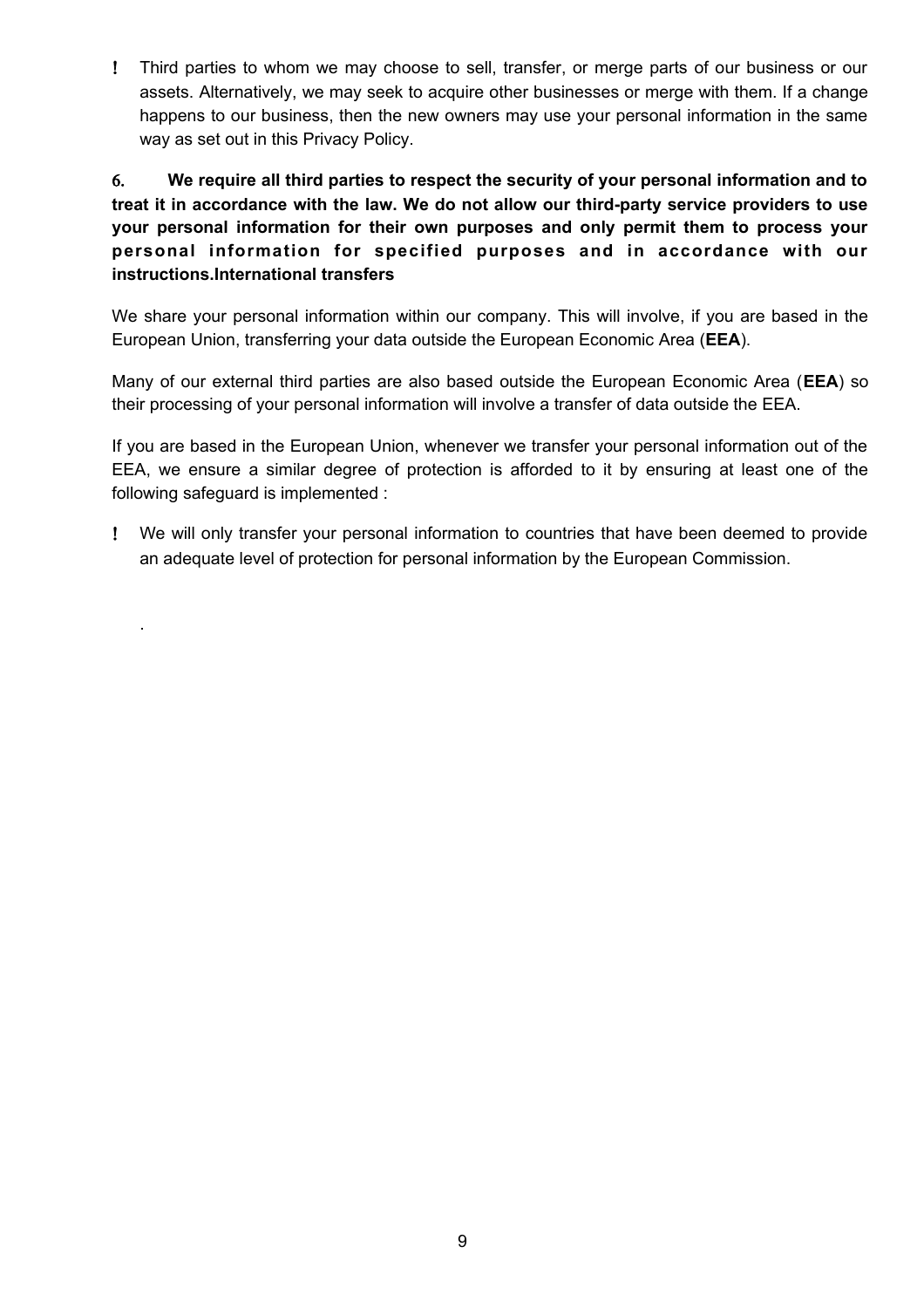# <span id="page-10-2"></span>7. **Please contact us if you want further information on the specific mechanism used by us when transferring your personal information out of the EEA. Data security**

We have put in place appropriate security measures to prevent your personal information from being accidentally lost, used or accessed in an unauthorized way, altered or disclosed. In addition, we limit access to your personal information to those employees, agents, contractors and other third parties who have a business need to know. They will only process your personal information on our instructions and they are subject to a duty of confidentiality.

We have put in place procedures to deal with any suspected personal data breach and will notify you and any applicable regulator of a breach where we are legally required to do so.

8. However, you should note that no transfer of data over the Internet is completely secure. While we use reasonable efforts to protect your personal information on our systems, when the information is transferred over the Internet, it may be accessed and used by unauthorized third parties. Marketro LLC has no control over the performance, reliability, availability or security of the Internet and does not warrant that any information transfer via the Internet or any communication through the Internet is secure. Marketro LLC shall not be liable for any disclosure, unauthorized use, loss, damage, expense, harm or inconvenience resulting from the loss, delay, interception, corruption, intervention, misuse or alteration of any personal information due to any reason beyond Marketro LLC's reasonable control.

### <span id="page-10-1"></span>**Data retention**

#### **How long will you use my personal information for?**

We will only retain your personal information for as long as necessary to fulfil the purposes we collected it for, including for the purposes of satisfying any legal, accounting, or reporting requirements.

To determine the appropriate retention period for personal information, we consider the amount, nature, and sensitivity of the personal information, the potential risk of harm from unauthorized use or disclosure of your personal information, the purposes for which we process your personal information and whether we can achieve those purposes through other means, and the applicable legal requirements.

In some circumstances you can ask us to delete your information: see [*Request erasure*] below for further information.

In some circumstances we may anonymize your personal information (so that it can no longer be associated with you) for research or statistical purposes in which case we may use this information indefinitely without further notice to you.

### 9. **EU residents: Your legal rights**

<span id="page-10-0"></span>Under certain circumstances, you have rights under data protection laws in relation to your personal information. Please click on the links below to find out more about these rights:

- *Request access to your personal information*.
- *Request correction of your personal information*.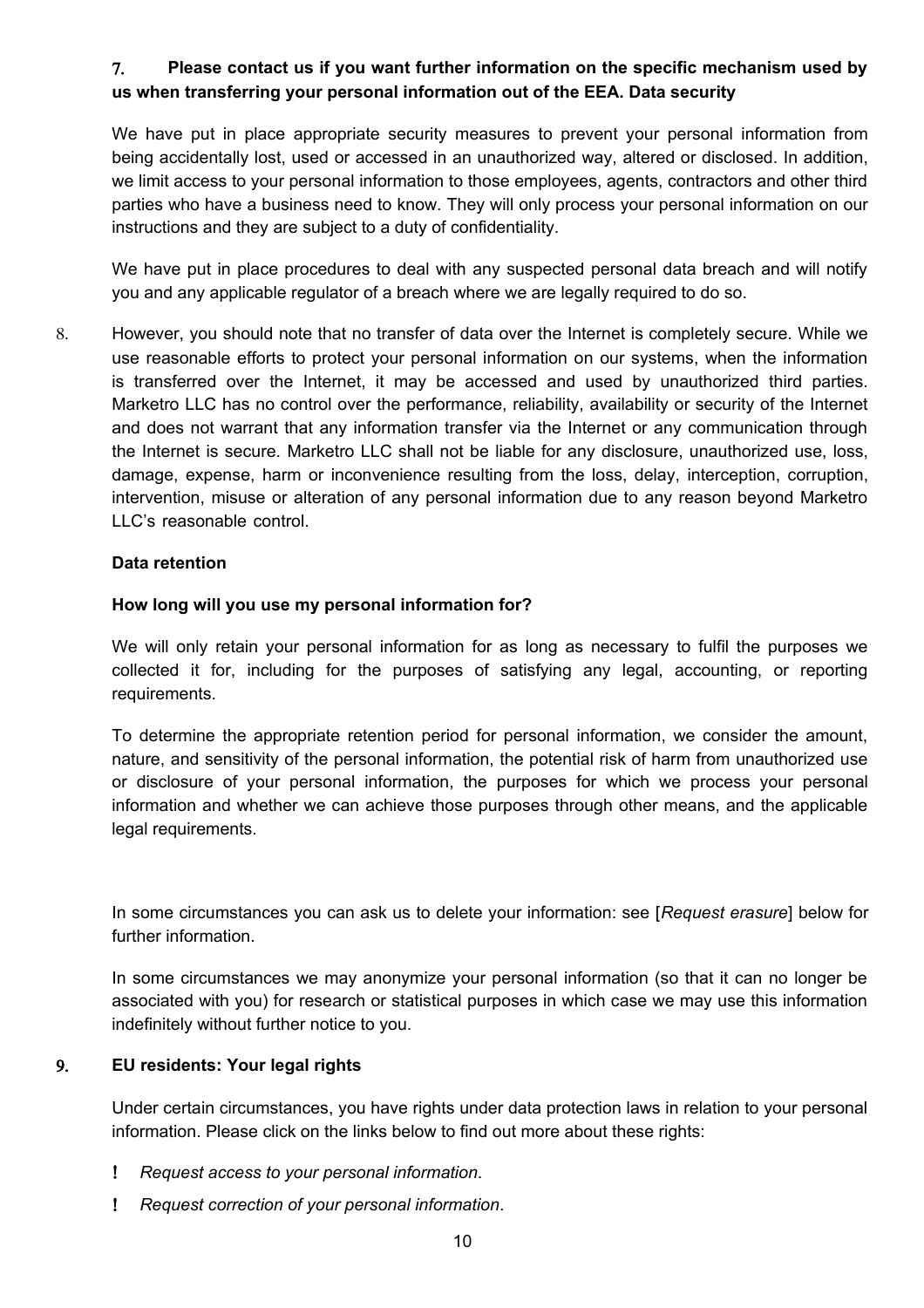- *Request erasure of your personal information*].
- *Object to processing of your personal information*.
- *Request restriction of processing your personal information*.
- *Request transfer of your personal information*].
- *Right to withdraw consent*.
- If you wish to exercise any of the rights set out above, please contact us at *[http://support.marketro.com//](http://support.paydotcom.com/)*

#### **No fee usually required**

You will not have to pay a fee to access your personal information (or to exercise any of the other rights). However, we may charge a reasonable fee if your request is clearly unfounded, repetitive or excessive. Alternatively, we may refuse to comply with your request in these circumstances.

# **What we may need from you**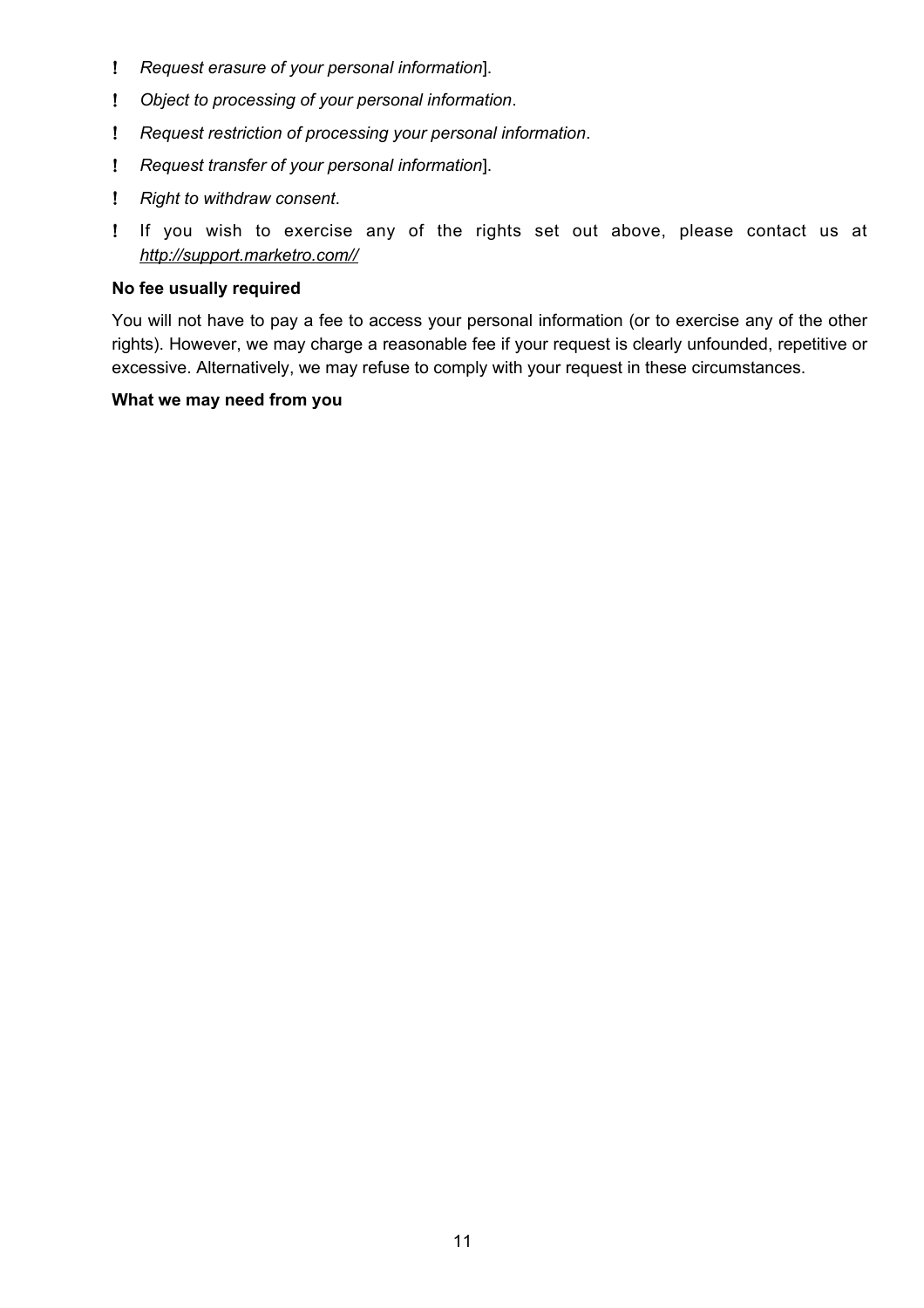We may need to request specific information from you to help us confirm your identity and ensure your right to access your personal information (or to exercise any of your other rights). This is a security measure to ensure that personal information is not disclosed to any person who has no right to receive it. We may also contact you to ask you for further information in relation to your request to speed up our response.

#### **Time limit to respond**

10. **We try to respond to all legitimate requests within one month. Occasionally it may take us longer than a month if your request is particularly complex or you have made a number of requests. In this case, we will notify you and keep you updated. Glossary**

# <span id="page-12-0"></span>**LAWFUL BASIS**

**Legitimate Interest** means the interest of our business in conducting and managing our business to enable us to give you the best service and the best and most secure experience. We make sure we consider and balance any potential impact on you (both positive and negative) and your rights before we process your personal information for our legitimate interests. We do not use your personal information for activities where our interests are overridden by the impact on you (unless we have your consent or are otherwise required or permitted to by law). You can obtain further information about how we assess our legitimate interests against any potential impact on you in respect of specific activities by contacting http://support.marketro.com//].

**Performance of Contract** means processing your information where it is necessary for the performance of a contract to which you are a party or to take steps at your request before entering into such a contract.

**Comply with a legal or regulatory obligation** means processing your personal information where it is necessary for compliance with a legal or regulatory obligation that we are subject to.

# **THIRD PARTIES**

#### **Internal Third Parties**

Other companies in the Marketro LLC Group acting as joint controllers or processors and who are based US and provide IT and system administration services and undertake leadership reporting**.**

#### **External Third Parties**

- Service providers [acting as processors] based US, Ukraine, India, Romania, Sri Lanka, Belarus, Venezuela, Kosovo, Mexic, Argentina, Philippines who provide IT and system administration services.
- Social networking sites [acting as processors] based in the United States to which you have linked your account.
- Professional advisers [acting as processors or joint controllers] including lawyers, bankers, auditors and insurers based US an France who provide consultancy, banking, legal, insurance and accounting services.